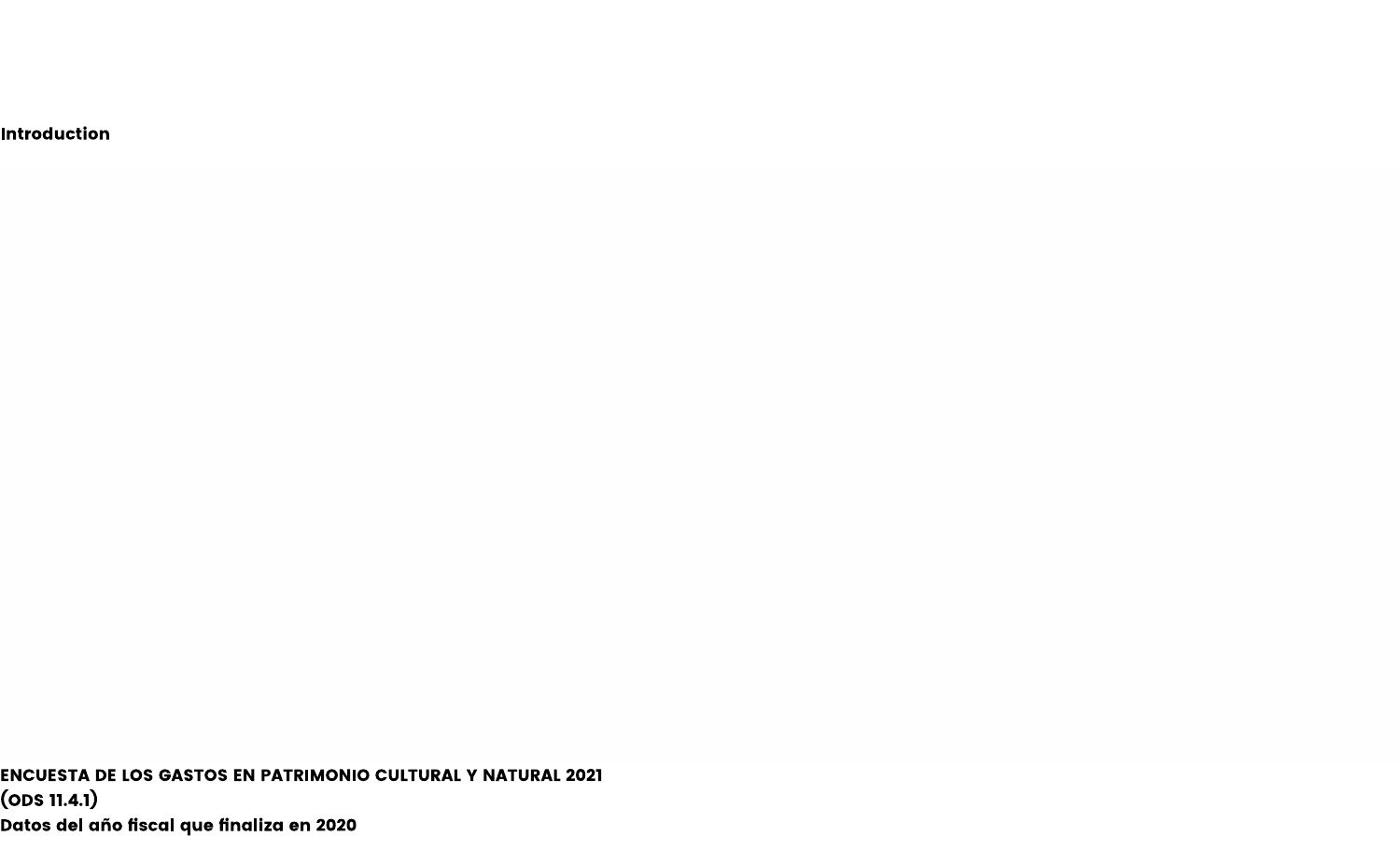#### Fecha límite para enviar el cuestionario cumplimentado: 12 DE NOVIEMBRE DE 2021

Esta encuesta recoge las estadísticas más recientes sobre gastos en el patrimonio. Los resultados se utilizarán para monitorear los progresos en la cosecución del indicad Sostenible (ODS). Los datos se incluirán en la base de datos internacional mantenida por el Instituto de Estadística de la UNESCO (UIS)

La página de instrucciones proporciona directrices prácticas sobre cómo rellenar este cuestionario. Por favor consulte el <u>Manual de Instrucciones pdf</u> para obtener informa detallados y conocer las metodologías utilizadas en esta encuesta.

#### Periodo de referencia para los datos recogidos en este cuestionario

Este cuestionario recoge datos correspondientes al año fiscal que finaliza en 2020. Por favor facilite información sobre el ejercicio, unidad, moneda y las principales fuentes cuestionario. Si los datos no están disponibles para el año 2020, indique el último año para el cual se dispone de datos así como el periodo de referencia proporcionado.

#### Cobertura

Los datos proporcionados en el cuestionario deben incluir datos financieros sobre el patrimonio de todas las instituciones (públicas y privadas) que desempeñan activida protección del patrimonio (cultural y natural). Las fuentes de información preferidas son: datos provenientes del sistema de cuentas nacionales, estadísticas de las finanzo cultura. Se aceptará una fuente alternativa de datos en los casos en que estas proporcionen unos datos más completos.

#### Información de contacto del Instituto de Estadística de la UNESCO

Para cualquier consulta sobre esta encuesta, por favor comuníquese con el UIS por:

**Correo** uis.cltsurvey@unesco.org electrónico: **Tel:**  $+151436880$ **Fax:**  $+15143435740$ **Correo:** Instituto de Estadística de la UNESCO PO Box 6128, Station Centre-ville Montreal, QC H3C 3J7 CANADA

#### **Instructions**

# Instrucciones para completar el cuestionario

## **Comprobaciones de validación**

El cuestionario contiene comprobaciones de validación con formato condicional para resaltar los errores o ingreso de datos no válidos. En caso que se requiera informació detecta un error en los datos, la celda se tornará de color rojo y/o aparecerá un mensaje.

# **Estructura de elementos de datos**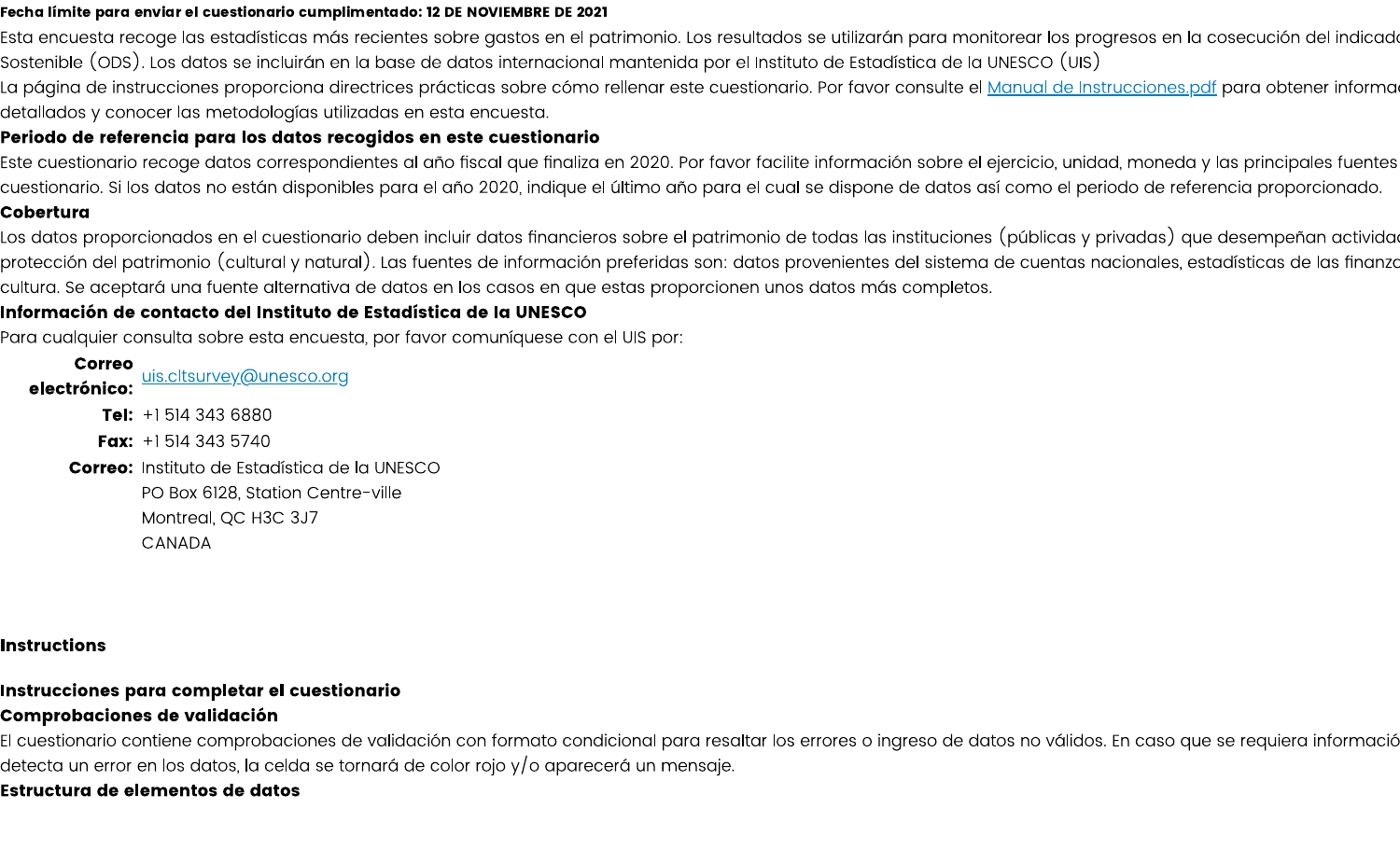Con el fin de garantizar la provisión de datos y metadatos completos, cada elemento está compuesto de tres celdas distintas que aceptan datos numéricos (incluyendo d datos insignificantes), códigos y comentarios. Se ruega a los países que hagan todo lo posible para proporcionar los datos completos en la celda numérica. Si no se disp códigos apropiados que se describen a continuación.



#### **Datos numéricos**

Estas celdas sólo aceptan valores numéricos, incluidos los ceros (para indicar cifras nulas o datos insignificantes). Nótese que un mensaje de error aparecerá si se hace u no deje ninguna celda de datos numéricos en blanco, es decir sin un código en la celda de "códigos" (como descrito seguidamente). Caso contrario, el total será consider incompleto con respecto a esas categorías.

### Códigos asociados con las observaciones

Estas celdas sólo aceptan los códigos alfabéticos que se describen a continuación y que se encuentran a la derecha de las celdas de datos numéricos. Los códigos propo de la calidad de una observación o las razones por las cuales las cifras no están disponibles. El uso correcto de los códigos es esencial para asegurar la comparabilidad e datos. Los códigos se utilizan en los análisis estadísticos e informes para indicar la cobertura de los datos y para explicar porqué no se dispone de éstos. Por favor, explique datos utilizando los siguientes códigos:

### M - datos no disponibles o faltantes

Si existe una categoría en el sistema nacional pero los datos relacionados no están disponibles, no se pueden estimar, ni se incluyen en otra celda del cuestionario, por fav en blanco y escriba 'M' en la celda de códigos relacionada. En este caso, por favor tenga en cuenta que el total se considera faltante o incompleto con respecto a esta cat un comentario para indicar porqué no se dispone de esos datos.

#### Q - dato faltante: suprimido

Si los datos son suprimidos debido a los requisitos nacionales de confidencialidad estadística o porque el error de muestreo es demasiado alto, por favor deje la celda de 'Q' en la celda de los códigos. Si es posible, indique la razón por la que no se proporcionaron datos en la celda comentario. Tenga en cuenta que el total aun así debe inclu consistente con otros totales en el cuestionario.

#### U - baja confiabilidad

Si los datos se pueden proporcionar, pero se considera que son de baja calidad o confiabilidad, por favor, ingrese la cifra en la celda de datos numéricos y la 'U' en la celda comentario para indicar si los datos pueden o no ser publicados.

## W - incluye datos de otra categoría

Si los datos incluyen otras categorías, sírvase ingresar el valor en la celda de datos numéricos y 'W' en la celda de códigos relacionada. Mediante texto libre, por favor indiq datos son incluidos. Cuando sea apropiado, utilice el código 'X', descrito seguidamente.

## X - datos incluidos en otra parte

Si existen elementos o categorías de datos en el sistema nacional que no pueden ser desagregados en otras categorías, por favor, deje la celda de datos numéricos en bl códigos. Utilizando un texto libre, indique también en la celda de comentario, la celda en la que los datos están incluidos. Por favor, en caso sea necesario, utilice también e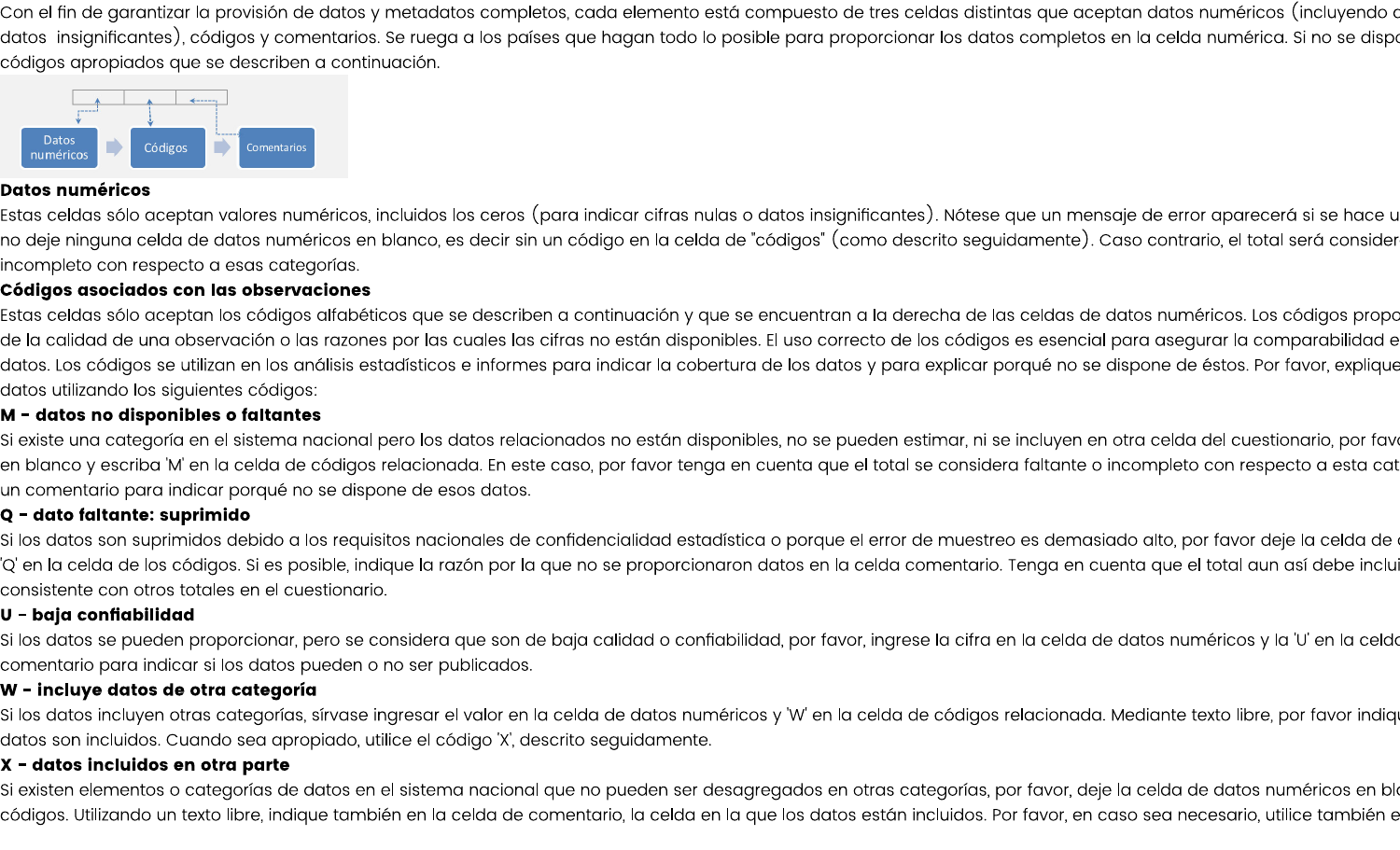anteriormente.

## Z - categoría no aplicable

Si un elemento de datos se refiere a una categoría no aplicable o que no existe en el sistema nacional, por favor, escriba 0 en la celda de datos numéricos y 'Z' en la celda este código indica que ni siquiera hipotéticamente pueden existir datos correspondientes a esta categoría.

## Navegación

Tenga en cuenta que todos los campos marcados con un asterisco (\*) son obligatorios, por consiguiente, no podrá continuar a la página siguiente sin completar estos co Por favor no utilice las flechas de navegación hacia "atrás" y hacia "adelante" de su navegador.

El menú principal en el lado izquierdo (representado por tres barras) le permite navegar entre las secciones del cuestionario y las barras de desplazamiento ubicadas en « inferior de cada página, para moverse hacia arriba, hacia abajo, hacia la izquierda o hacia la derecha de la página.

Una vez completado el cuestionario, por favor envíelo al UIS presionando sobre el botón "Enviar" que se encuentra al final del cuestionario.

#### Metadata

#### **METADATOS**

|       | Código de cuestionario: UIS_CLT_HE_2021ES1 |
|-------|--------------------------------------------|
| País: | Por favor, seleccione un país              |

|  |  |  |  |  |  |  |  | l. Por favor proporcione información sobre la $(\mathsf{s})$ persona $(\mathsf{s})$ responsable $(\mathsf{s})$ de completar este cuestionario. |
|--|--|--|--|--|--|--|--|------------------------------------------------------------------------------------------------------------------------------------------------|
|--|--|--|--|--|--|--|--|------------------------------------------------------------------------------------------------------------------------------------------------|

| Nombre completo (incluya tratamiento general de cortesía):* |  |
|-------------------------------------------------------------|--|
| Organización:*                                              |  |
| Unidad de la organización:*                                 |  |
| Función:*                                                   |  |

Dirección de correo electrónico:\*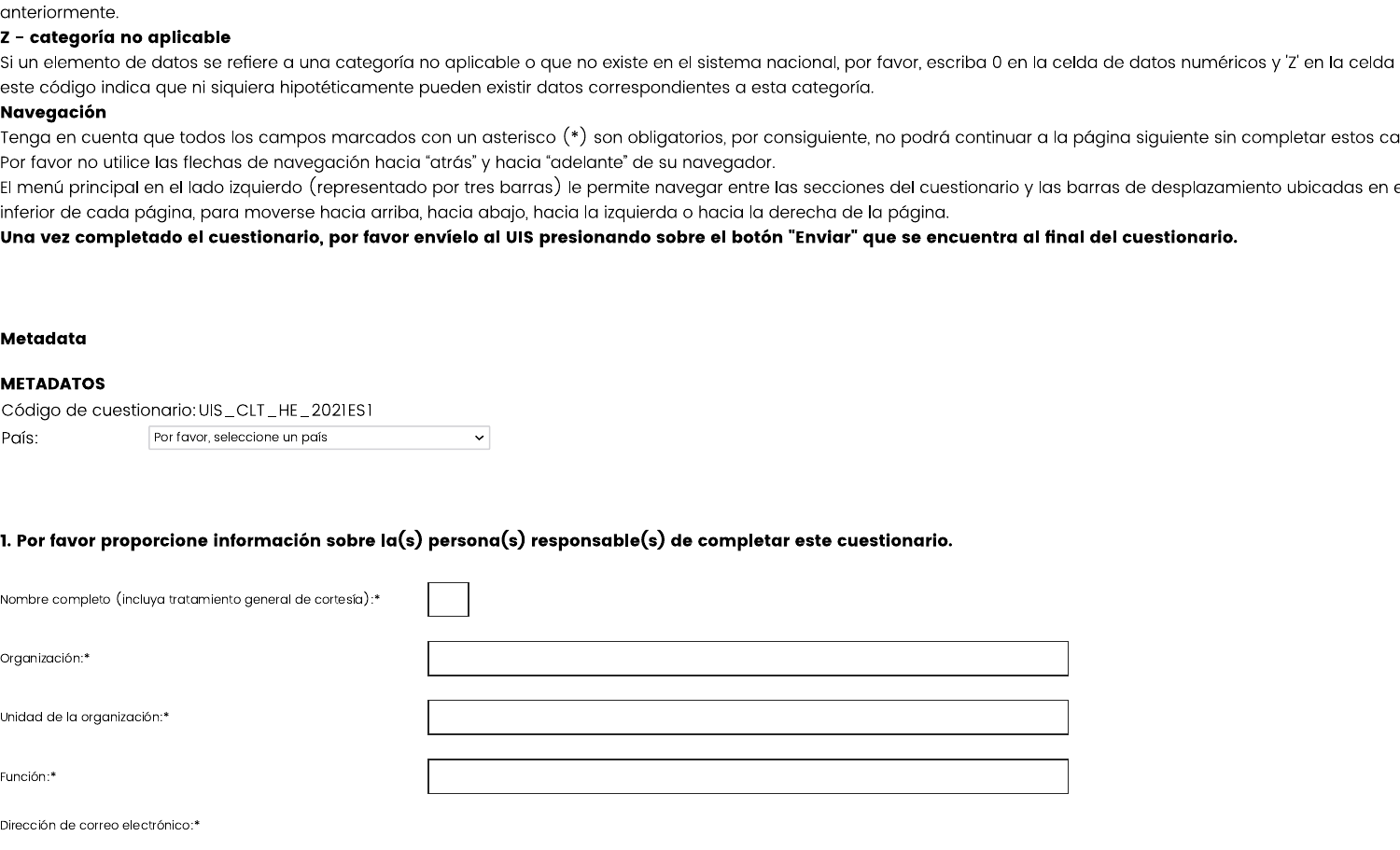| Número de teléfono:*                                                 |  |
|----------------------------------------------------------------------|--|
| Número de fax:                                                       |  |
| Sitio Web de la institución:                                         |  |
|                                                                      |  |
| Contacto 2: Jefe de la institución (si es diferente del contacto 1): |  |
| Nombre completo (incluya tratamiento general de cortesía):           |  |
| Organización:                                                        |  |
| Unidad de la organización:                                           |  |
| Función:                                                             |  |
| Dirección de correo electrónico:                                     |  |
| Número de teléfono:                                                  |  |
| Número de fax:                                                       |  |
| Sitio Web de la institución:                                         |  |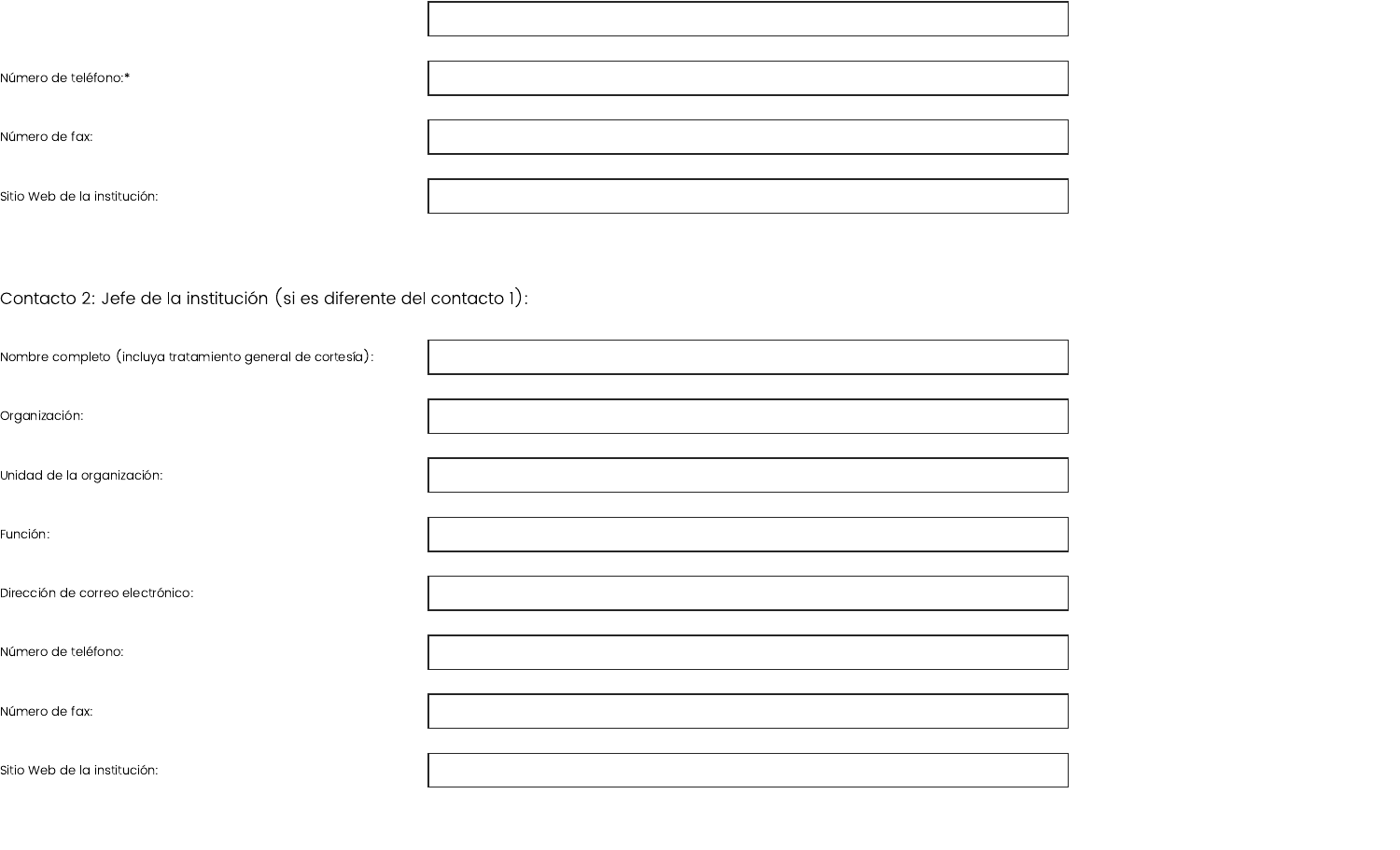2. Los datos financieros deben referirse al ejercicio que termina en 2020; en caso contrario, utilice el último año disponible. Los datos financieros deben prese favor, indique el año de referencia, la unidad y la moneda correspondientes a los datos reportados.

|         | Inicio del ejercicio financiero $(dd/\text{mm}/\text{aaaa})$ :* |  |  |
|---------|-----------------------------------------------------------------|--|--|
|         | Fin del ejercicio financiero $(dd/mm/a$ aaa): $^\ast$           |  |  |
| Unidad: | Seleccione la unidad utilizada $\sim$                           |  |  |

Moneda: Seleccione la moneda utilizada

3. Los datos proporcionados en todas las tablas deben reflejar el gasto real. Sin embargo, si los datos de gasto real no están disponibles, por favor proporcior presupuestarias en su lugar.

Marque una de las casillas de abajo:

 $\bigcirc$  Gasto real

 $\bigcirc$  Asignación presupuestaria

# 4. Indique el alcance de su respuesta al cuestionario (seleccione una opción para cada sector)

 $\checkmark$ 

|                    | Sector público         |                       |             |                        | Sector privado |
|--------------------|------------------------|-----------------------|-------------|------------------------|----------------|
|                    | Completamente cubierto | Parcialmente cubierto | No cubierto | Completamente cubierto | Parcialm       |
| Grado de cobertura |                        |                       |             |                        |                |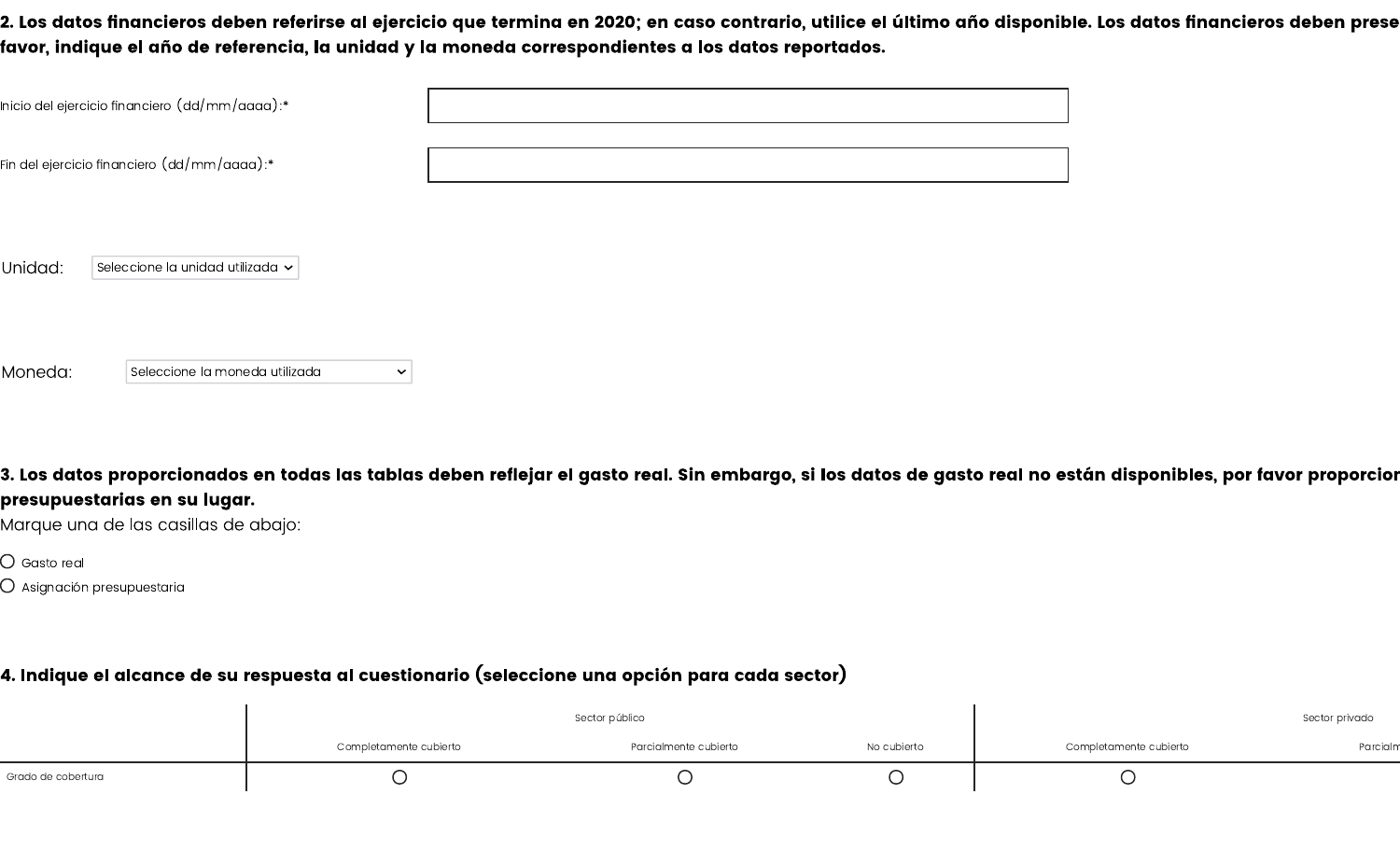Si un sector está «parcialmente cubierto» o «no cubierto», proporcione una explicación detallada sobre las exclusiones en el siguiente recuadro:

5. Por favor indique los datos de población de su país. Incluya el año de referencia, la definición nacional de zona urbana/rural y cualquier otra información l Número de habitantes Año de referencia y definición nacional

| Zona urbana     |  |  |
|-----------------|--|--|
| Zona rural      |  |  |
| Población total |  |  |

### **FUENTES DE DATOS**

6. Proporcione información sobre la fuente principal de datos.

| Para el gasto público:                        |  |
|-----------------------------------------------|--|
| <b>Para el gasto privado:</b> (Nacional)      |  |
| <b>Para el gasto privado:</b> (Internacional) |  |

7. Proporcione información acerca de la metodología utilizada para calcular los siguientes datos:

Gasto público en patrimonio: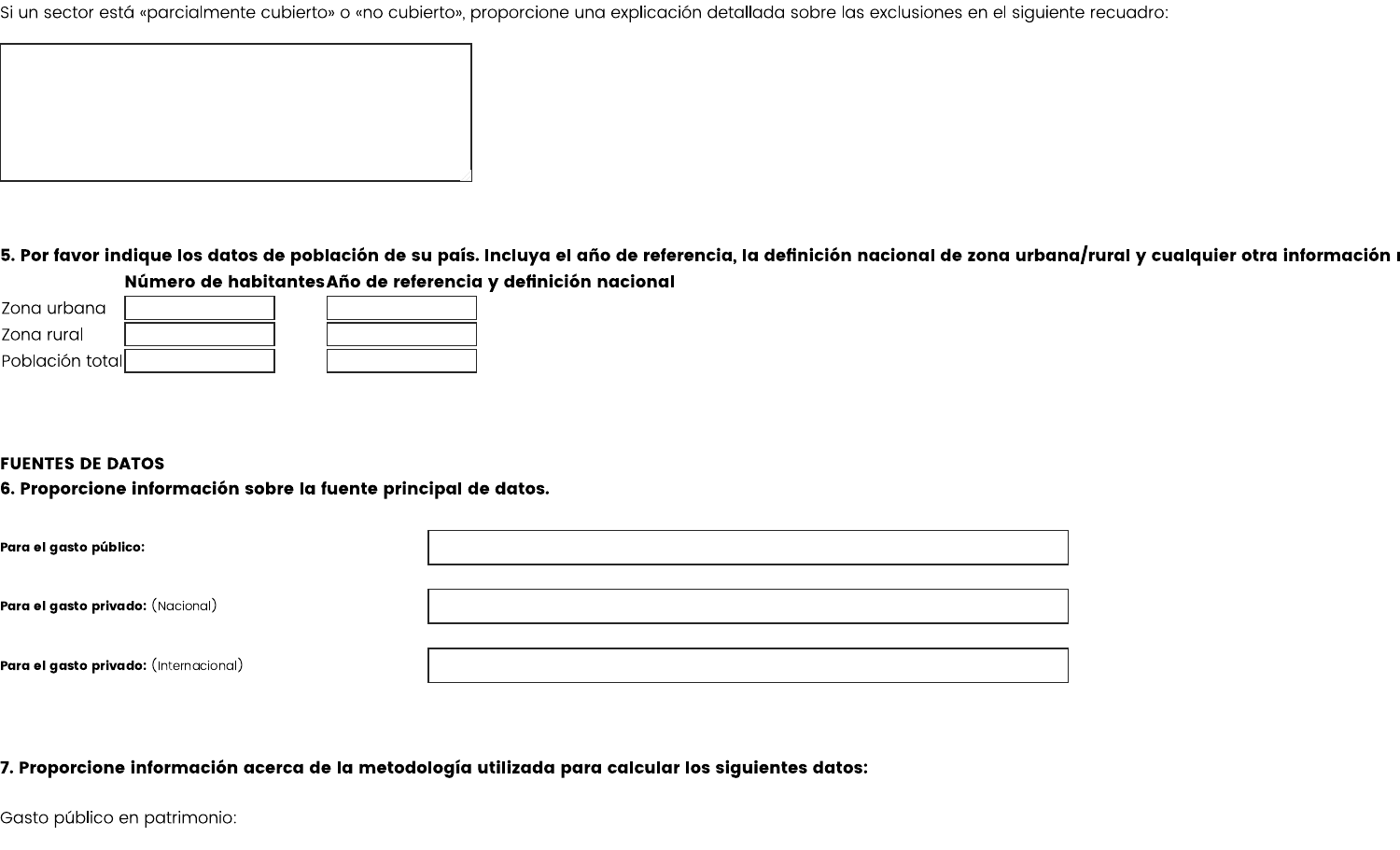

Gasto privado en patrimonio:



8. El cuestionario utiliza la Clasificación de las Funciones del Gobierno (CFG) para estimar el gasto cultural en la tabla HE1. Indique qué clasificación se utiliz relevantes:



9. Indique a continuación la lista de códigos y etiquetas utilizadas para calcular el gasto cultural en HE1.

**CFG o clasificación nacional** 

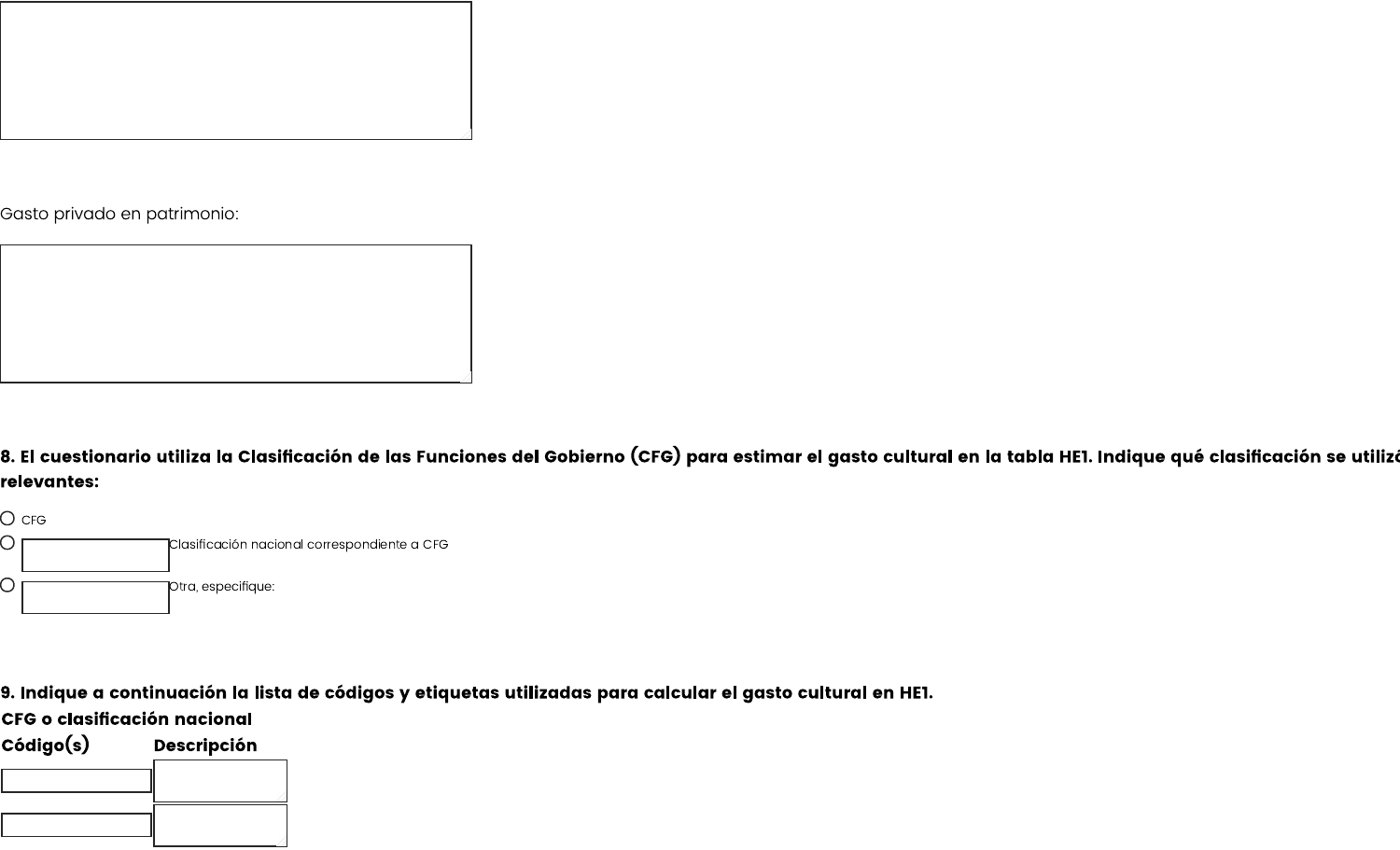

10. Las definiciones de actividades de patrimonio cultural y natural se basan en la Clasificación Internacional Industrial Uniforme, Revisión 4 (CIIU Rev. 4). In para cada tipo de industria para completar las tablas relevantes:



11. Si se utilizó una clasificación industrial nacional, indique a continuación la lista de códigos utilizados para calcular el patrimonio cultural y natural y su n CIIU:

| Tipo de patrimonio Códigos y descripción CIIU Rev. 4 |                                                                          | Clasificación nacional |                    |
|------------------------------------------------------|--------------------------------------------------------------------------|------------------------|--------------------|
|                                                      |                                                                          | Código(s)              | <b>Descripción</b> |
| Patrimonio cultural                                  | 9101 Actividades de bibliotecas y archivos                               |                        |                    |
|                                                      | 9102 Actividades de museos y gestión de lugares y edificios históricos   |                        |                    |
| Patrimonio natural                                   | 9103 Actividades de jardines botánicos y zoológicos y reservas naturales |                        |                    |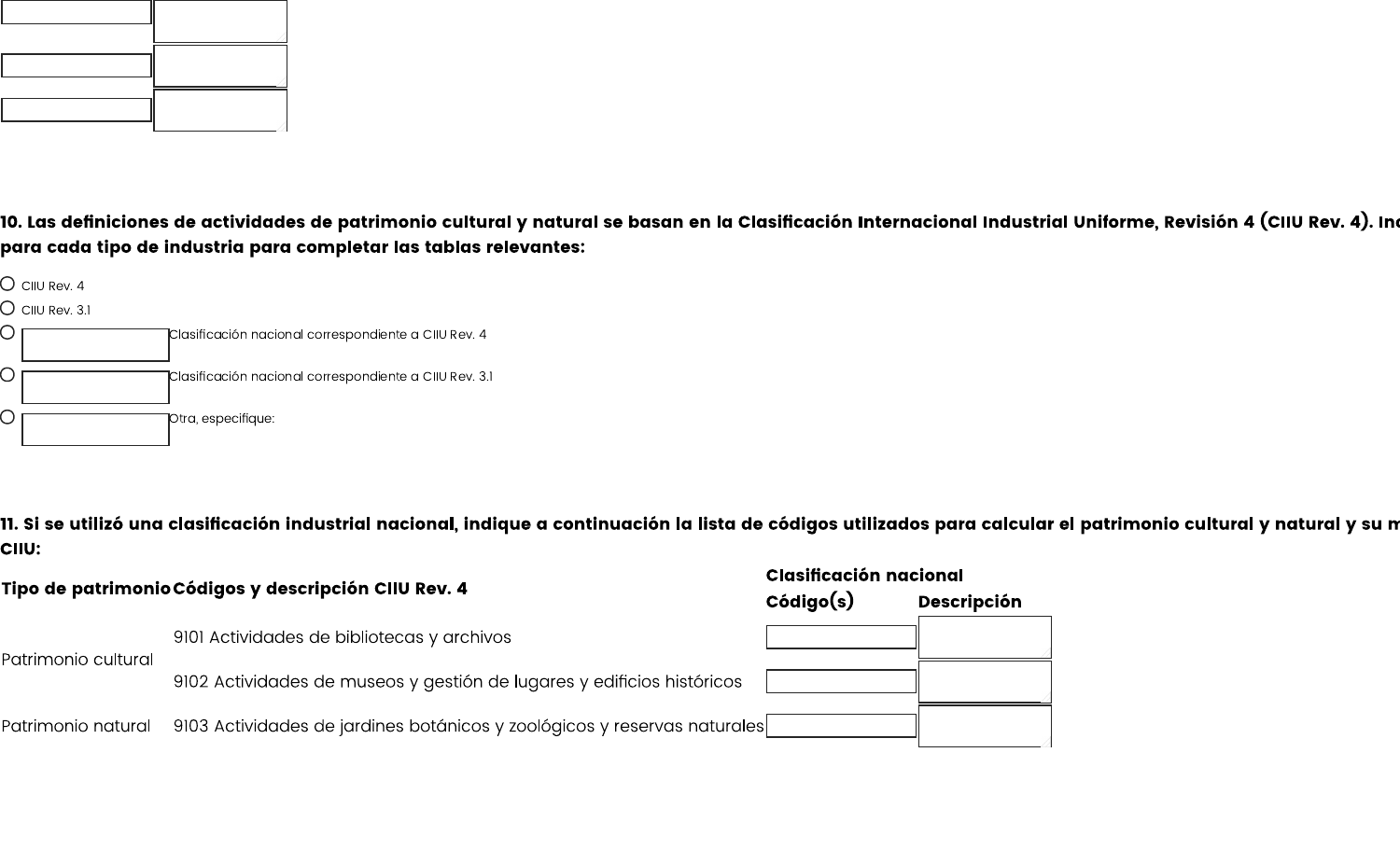12. Indique la cobertura de los datos de gasto privado. Marque todas las categorías relevantes.

#### **Fuentes nacionales**

- $\Box$  Donaciones individuales
- $\Box$  Donaciones de personas jurídicias
- $\Box$  Ingresos por entradas / cuotas de membresía / venta de servicios y bienes.
- $\Box$  Patrocinio empresarial

### **Fuentes internacionales**

- $\Box$  Donaciones por parte de fuentes bilaterales y multilaterales
- $\Box$  Ayuda oficial al desarrollo
- $\Box$  Fondos internacionales
- $\Box$  No especificado

## 13. Proporcione una explicación o aclaración acerca de la cobertura de gasto privado:

14. Proporcione una explicación o aclaración (incluyendo la metodología utilizada) para ayudar a la interpretación de los datos solicitados en cualquier part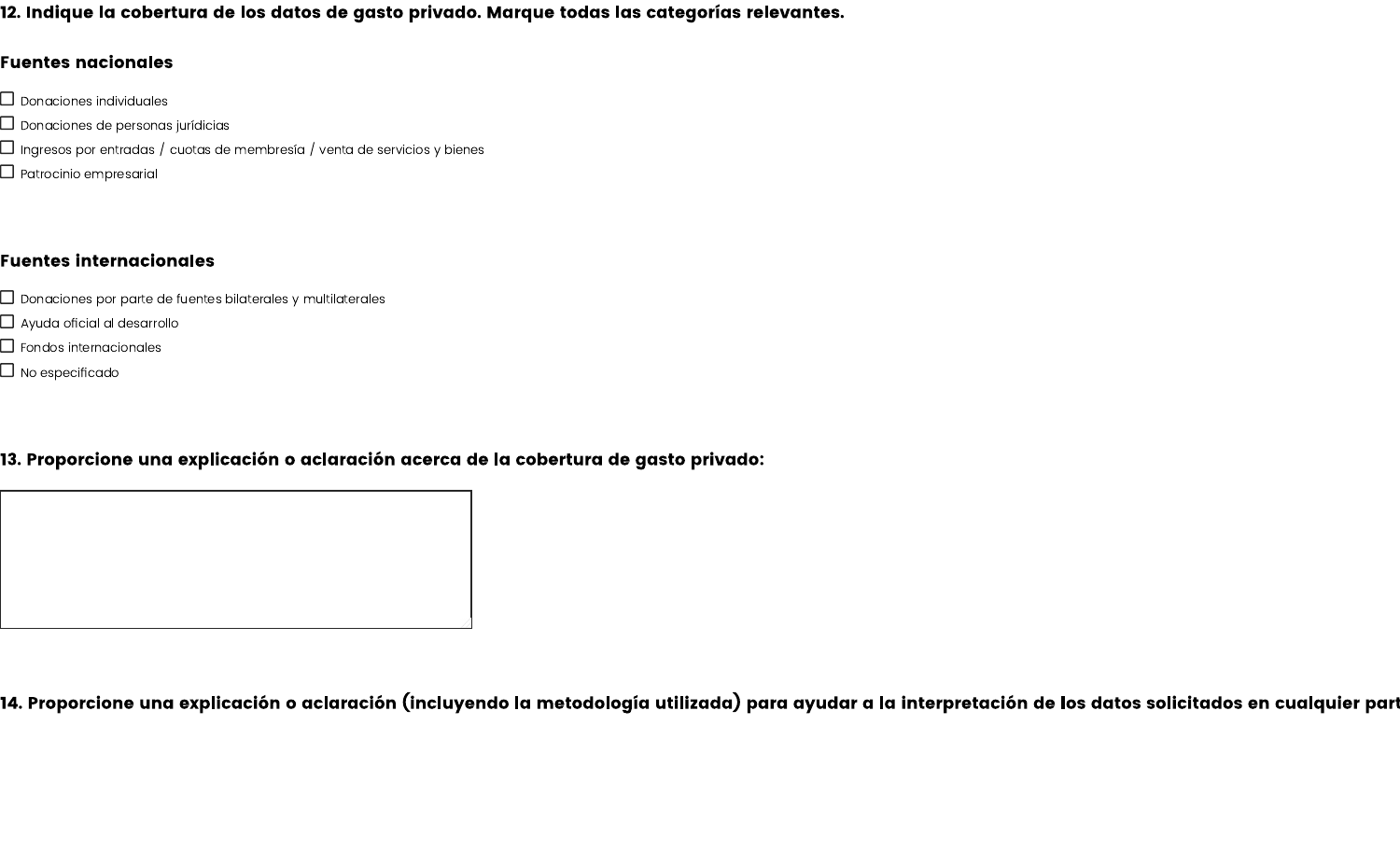

15. Por favor proporcione las explicaciones a las preguntas que no fueron respondidas y/o cuadros que no fueron completados en cualquier parte de este cu



# HE1: Gasto público por finalidades

| Gasto público por finalidades                                                               | <b>Valor</b><br>(en moneda nacional) |           |  |
|---------------------------------------------------------------------------------------------|--------------------------------------|-----------|--|
| En las actividades culturales $\,($ incluyendo el patrimonio natural $)$  solo numeros $\,$ |                                      | No código |  |
| De las cuales: en patrimonio cultural y natural                                             | Solo numeros                         | No código |  |
| Gasto público total ( <i>todas las actividades</i> )                                        | Solo numeros                         | No código |  |

HE2: Public expenditure by level of government, type of flow and type of herita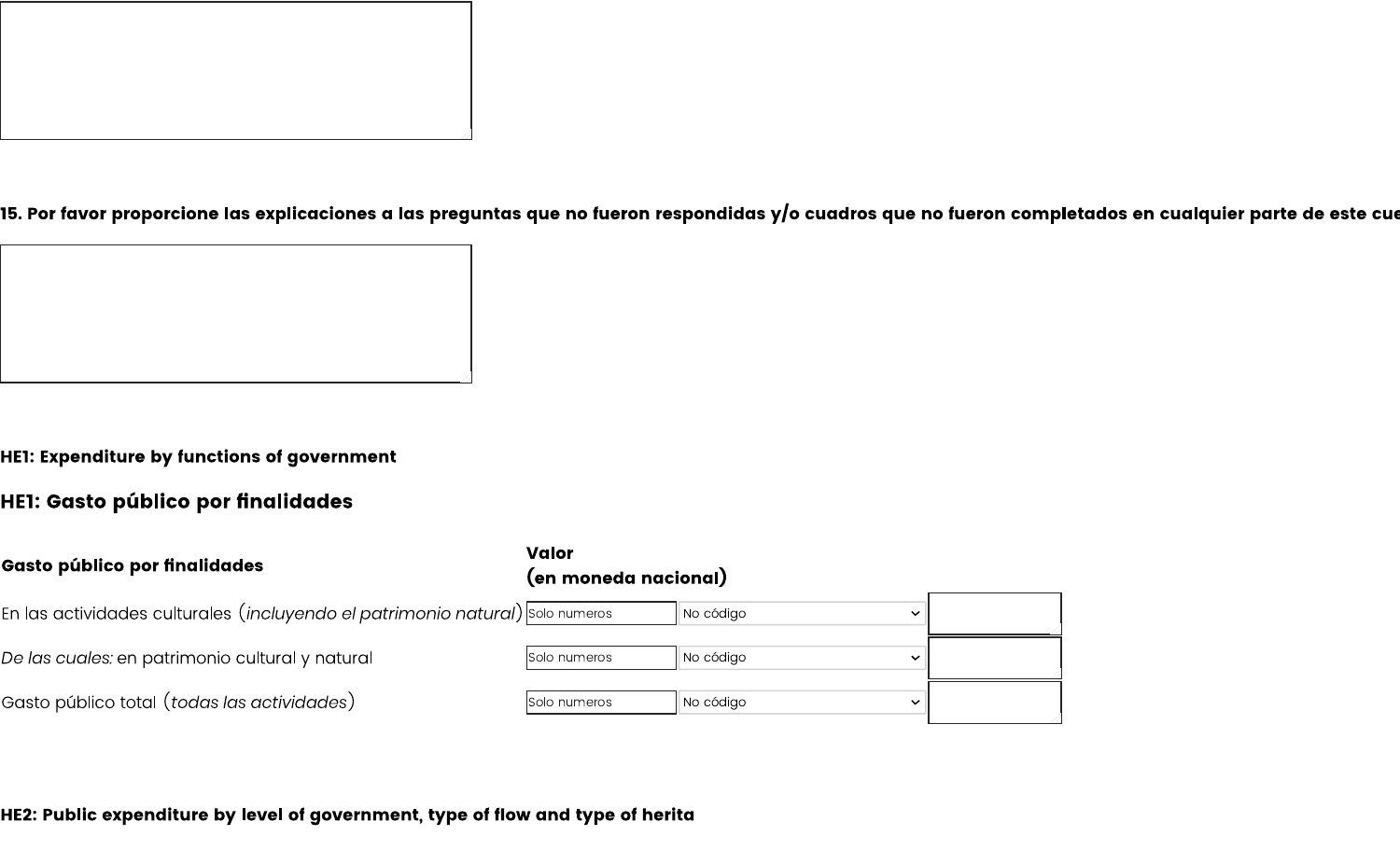# HE2: Gasto público por nivel de gobierno, tipo de flujo y patrimonio

.<br>Si su país puede proporcionar datos para más de tres niveles de gobierno en la lista de abajo (es decir, datos a nivel de distrito dentro del nivel local/municipal), se recomienda incluir dichos datos en el niv comentario en el que se especifique dónde se incluyen los datos y cómo o por qué se llevó a cabo.

| Nivel de gobierno                        | Tipo de flujo                                                      | Gasto público por tipo de patrimonio<br>(en moneda nacional) |                              |    |
|------------------------------------------|--------------------------------------------------------------------|--------------------------------------------------------------|------------------------------|----|
|                                          |                                                                    | Patrimonio cultural                                          | Patrimonio natural           | Tc |
|                                          | Gasto directo                                                      | Solo numeros<br>$\checkmark$                                 | Solo numeros<br>$\checkmark$ | Sc |
| Nacional / Federal                       | Transferencias intergubernamentales netas (regionales,<br>locales) | Solo numeros<br>$\checkmark$                                 | Solo numeros<br>$\checkmark$ |    |
|                                          | Gasto neto total                                                   | Solo numeros<br>$\checkmark$                                 | Solo numeros<br>$\checkmark$ |    |
|                                          | Gasto directo                                                      | Solo numeros<br>$\checkmark$                                 | Solo numeros<br>$\checkmark$ |    |
| Regional / Estatal /<br>Provincial       | Transferencias intergubernamentales locales                        | Solo numeros<br>$\checkmark$                                 | Solo numeros<br>$\checkmark$ |    |
|                                          | Gasto neto total                                                   | Solo numeros<br>$\checkmark$                                 | Solo numeros<br>$\checkmark$ |    |
| Local / Municipal                        | Gasto directo                                                      | Solo numeros<br>$\checkmark$                                 | Solo numeros<br>$\checkmark$ |    |
| Gastos de todos los niveles consolidados |                                                                    | Solo numeros<br>$\checkmark$                                 | Solo numeros<br>$\checkmark$ | Sc |

HE3: Public expenditure by geographical area and type of heritage

HE3: Gasto público por zona geográfica y tipo de patrimonio

| <b>Zona</b><br>geográfica | Gasto público por tipo de patrimonio<br>(en moneda nacional) |           |  |  |  |
|---------------------------|--------------------------------------------------------------|-----------|--|--|--|
|                           | <b>Patrimonio cultural</b>                                   |           |  |  |  |
| lUrbana                   | Solo numeros                                                 | No código |  |  |  |

| Patrimonio natural  |           | Total |  |                     |           |  |  |
|---------------------|-----------|-------|--|---------------------|-----------|--|--|
| <b>Solo numeros</b> | No código |       |  | <b>Solo numeros</b> | No código |  |  |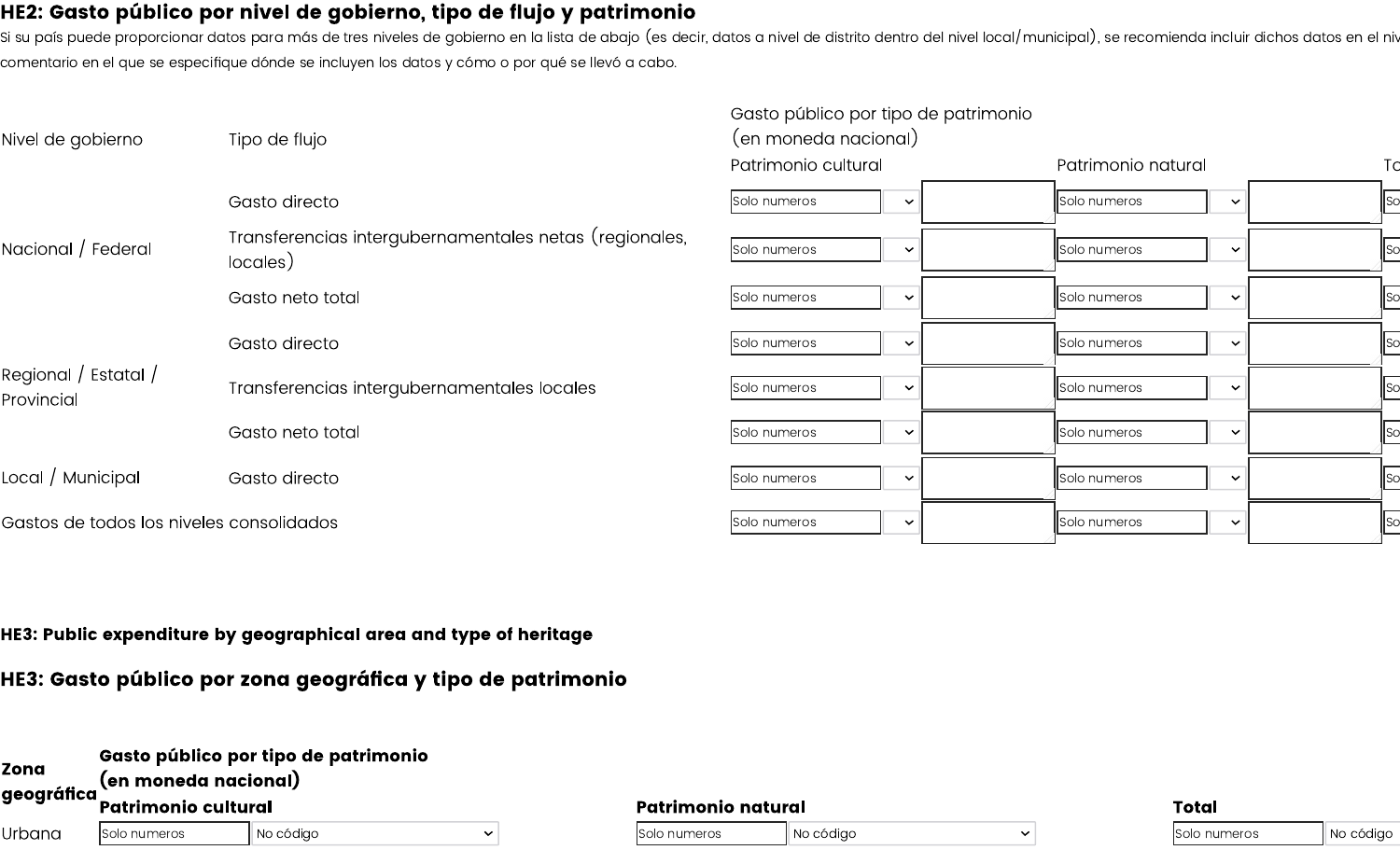| Rural | Solo numeros | No código<br>$\ddot{\phantom{0}}$ | Solo numeros | No código<br>$\overline{\phantom{a}}$ | Solo numeros | No código |
|-------|--------------|-----------------------------------|--------------|---------------------------------------|--------------|-----------|
| Total | Solo numeros | No código<br>$\checkmark$         | Solo numeros | No código<br>$\ddot{\phantom{0}}$     | Solo numeros | No código |

Las fuentes preferidas de información incluyen informes financieros de instituciones patrimoniales / registros de empresas, estadísticas estructurales de empresas o encue

## HE4: Expenditure by sector and type of heritage

# HE4: Gasto por sector y tipo de patrimonio

| Gastos por<br>sector<br>(en<br>moneda<br>nacional)<br>Público | <b>Tipo de Patrimonio</b>  |           |              |                           |              |           |              |                  |              |           |
|---------------------------------------------------------------|----------------------------|-----------|--------------|---------------------------|--------------|-----------|--------------|------------------|--------------|-----------|
|                                                               | <b>Patrimonio cultural</b> |           |              | <b>Patrimonio natural</b> |              |           | <b>Total</b> |                  |              |           |
|                                                               | Solo numeros               | No código |              | Solo comentarios          | Solo numeros | No código |              | Solo comentarios | Solo numeros | No código |
| Privado                                                       | Solo numeros               | No código |              | Solo comentarios          | Solo numeros | No código |              | Solo comentarios | Solo numeros | No código |
| Total                                                         | Solo numeros               | No código | $\checkmark$ | Solo comentarios          | Solo numeros | No código | $\checkmark$ | Solo comentarios | Solo numeros | No código |

Las fuentes preferidas de información incluyen informes financieros de instituciones patrimoniales / registros de empresas, estadísticas estructurales de empresas o encue